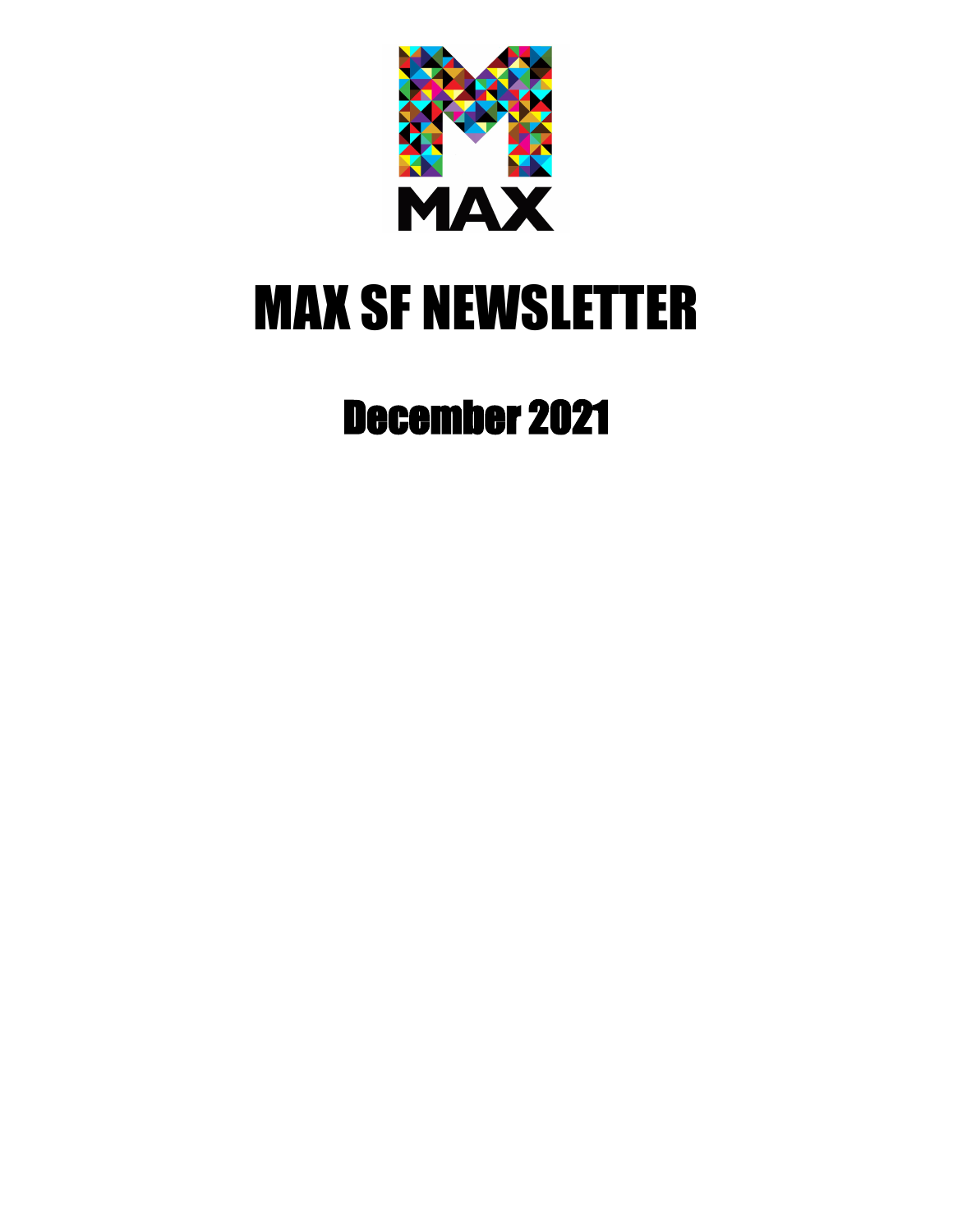# **First Friday**

The December First Friday TGIF will be here before you know it, taking place on December 3<sup>rd</sup> at Beaux, 2344 Market St from 5:30 to 8. As always, there is no entry or cover charge for this event (of course the drinks are not free, but mixed drinks are buy one, get one free until 7). Proof of COVID vaccination is required to enter any indoor bar space in SF, so please be prepared to show the bar your Proof of Vaccination. We are looking forward to hanging out with you on the 3<sup>rd</sup>!

# **REAF Holiday Gala**

MAX has been a proud supporter of the REAF (Richmond/Ermet Aid Foundation) for several years. This year's Holiday Gala, *Help Is On The Way for the Holidays XX: Feliz Navidad*, will take place **Sunday, December 5th** at Brava Theater Center, 2781 24<sup>th</sup> St, from 6:00 to 10:30. Stars of the show will include Sharon McNight, Bruce Vilanch, Paula West and many more. For those unfamiliar with REAF, the organization was founded 26 years ago to raise funds for HIV/AIDS services and has since expanded to also raise funds for programs addressing hunger, the homeless, and the underserved youth in the Bay Area through the production of quality entertainment events. 100% of the proceeds from this event will go to Project Open Hand. For more information on REAF **[click here](https://www.reaf-sf.org/)**

You can help support REAF by attending this star-studded event. Members of the MAX community get a 20% off the regular price for three of the ticket price levels. A silent auction starting at 6pm in the theater lobby will precede the performance which will start at 7:30pm. As REAF and Project Open Hand are authorized charities, ticket prices are deductible to the full extent of the law, but you should consult your tax adviser for your individual situation.

This is a vaccinated only event and proof of vaccination with ID will be required to enter the theater. REAF will be following the latest CDC mandates at the time and it is expected that audience members will be required to remain masked throughout the show. REAF wants to keep the performers and audience safe so no afterparty with the cast is scheduled for this event.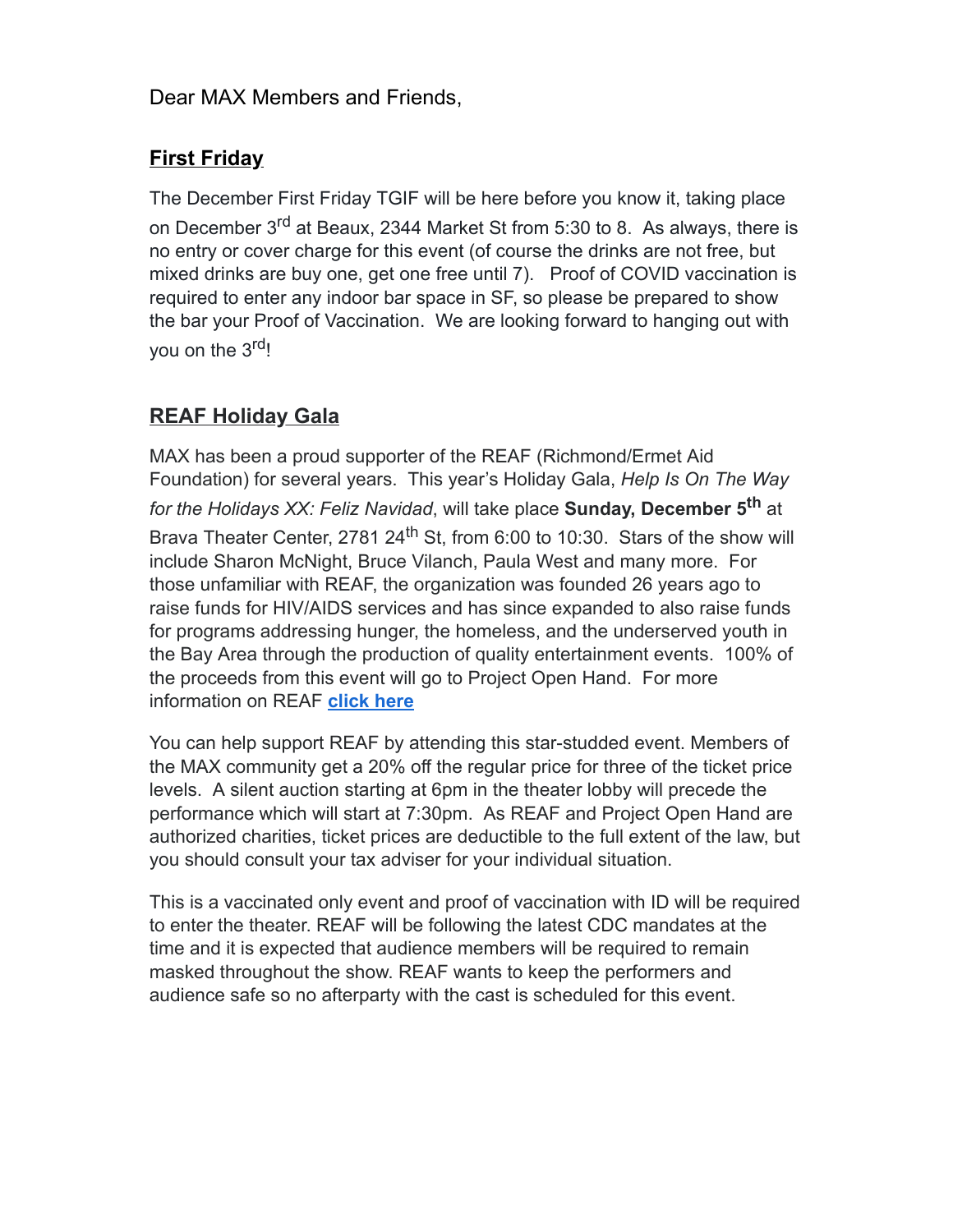**Ticket Pricing and Information**: to purchase tickets visit [https://help4holidays20.eventbrite.com](https://help4holidays20.eventbrite.com/) and enter the promotional code MAXdiscount.

| <b>Ticket Level</b>           | <b>Price</b> |                                                                                                                                                                                                |
|-------------------------------|--------------|------------------------------------------------------------------------------------------------------------------------------------------------------------------------------------------------|
|                               | Reg/MAX      |                                                                                                                                                                                                |
| <b>Celebrity Circle</b>       | 0            | \$225/\$18 Celebrity Circle seating, name printed in program<br>and acknowledged from the stage, 2 complimentary<br>drink tickets, invitation to the check presentation<br>party in early 2022 |
|                               |              | Supporting Player Circle\$100/\$80 1 Underwriter ticket, rear or side orchestra, name<br>printed in the program, acknowledgement from the<br>stage and 1 drink ticket                          |
| Performance Only<br>orchestra |              | \$75/\$60 Performance only ticket to the performance, rear or<br>side orchestra seating                                                                                                        |
| Performance Only<br>balcony   |              | \$45/\$45 Performance only, balcony seating                                                                                                                                                    |

Event Times:

- · 6:00 pm Silent Auction (Theater Lobby)
- 7:30 pm Performance (Theater Seating)

We look forward to seeing you at the gala!

#### **Third Thursday**

Third Thursday will also be back this month at Beaux on December 16<sup>th</sup>. Come socialize with old friends, and make some new friends at this signature MAX event. The fun starts at 5:30, and lasts until 8, and as always there is no entry fee to attend, and the same half price drink specials as the First Friday event (and the same vaccination restrictions as all indoor bar events). Look forward to seeing all of you!

#### **Holiday Cheers-TGIF at Harborview Bar**

#### **Friday, December 17, at 5:30 – 7:30 pm**

Harborview Restaurant and Bar, 4 Embarcadero Center (Sacramento and Drumm), San Francisco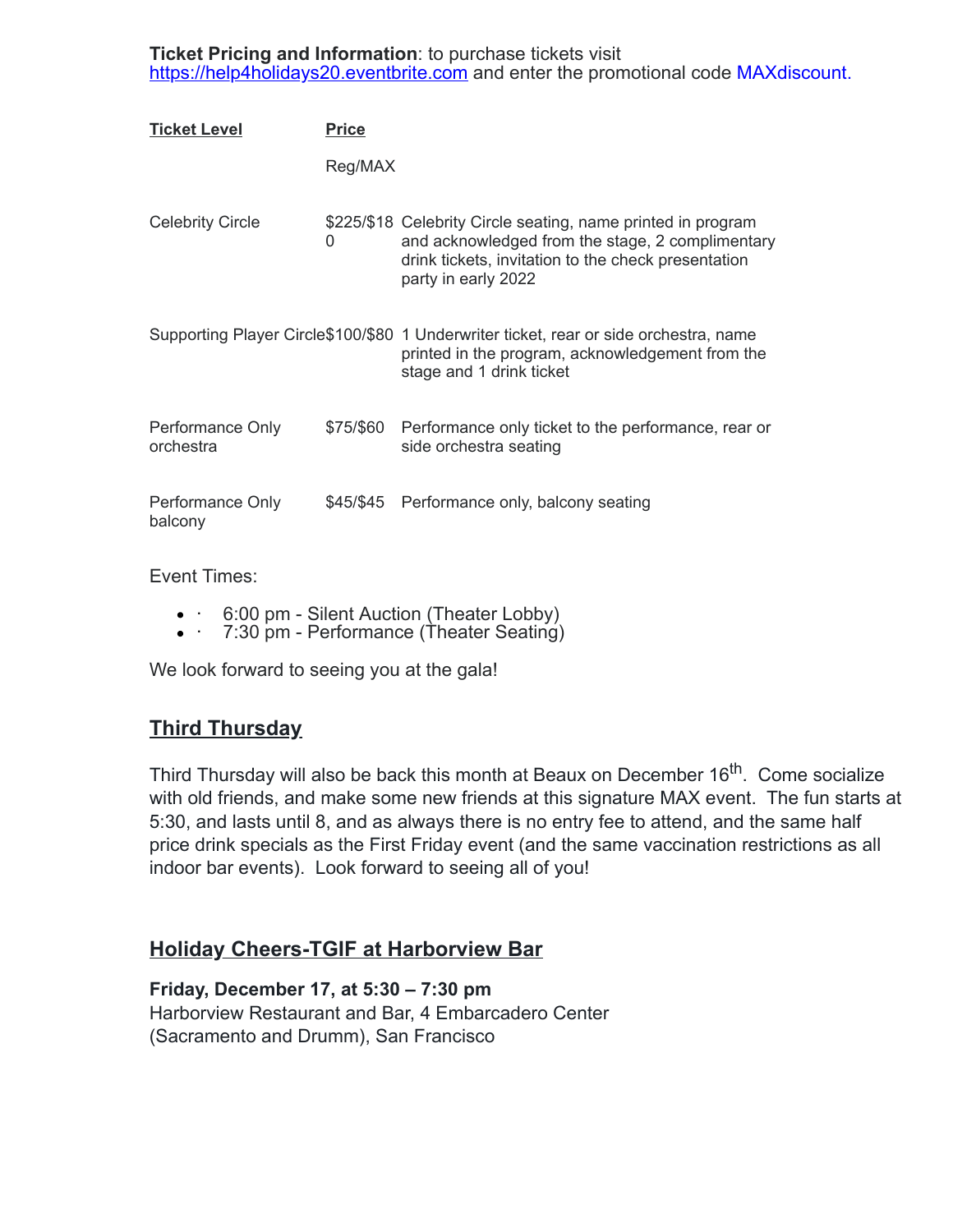Join MAX to welcome the holidays at the Harborview Bar section where you can enjoy drinks and bar bites. The bar section opens to an outside view patio. Try the Classics or a Lychee Martini. Snack on tofu fries or Dim Sum delicacies. Happy Hour prices on select drinks and appetizers are available from 5pm to Closing. The menu is available in the bar and of course in the dining room for those desiring dinner afterward. You have options for cocktails and food!



Event is free but please register at : <u><https://maxsf.org/event-4545039></u>. We hope you can join us.

Harborview is rated a Bib Gourmand by Michelin Guide. The restaurant is one of the city's finest and most elegant venues for Chinese Cantonese cuisine.

#### **People should be vaccinated and have proof of vaccination and ID to show to restaurant for entry.**

Harborview is located on the Second Level, but the entrance is on the Ground Level situated off the eastern alignment of Sacramento Street (at Drumm St). Harborview is located within a short walk of the Embarcadero BART station in downtown San Francisco. Parking is available on at 3 and 4 Embarcadero Center (EC) subterranean garages.

According to the restaurant's website, parking at the 3 and 4 EC garages is \$2 for 4 hours from 5pm to Midnight on Friday. Parking ticket needs restaurant validation. For parking at EC 4 garage, enter on Clay Street at Drumm. For parking at EC 3 garage, enter on Drumm Street at Clay. For more information on the restaurant and parking, go to **www[.harborviewsf.com](https://harborviewsf.com/).**

**For additional information, contact** [jim.tom@maxsf.org](mailto:jim.tom@maxsf.org)

#### **Recap of Recent Past Events**

Great time at *Check In Wine Bar* Sunday, Nov 14th! We took over the bar, about 3 hours. Complimentary first round of premium wine, substantially discounted thereafter. Cute gay owners also provided delicious food. We're already thinking when can we come back for another sensational time.

*Presidio Hike* **–** A pride of MAXers hiked through the Presidio on a beautiful sunny morning, and enjoyed seeing bay vistas and art installations by Andy Goldsworthy Most gathered afterward for an outdoor lunch at the Presidio